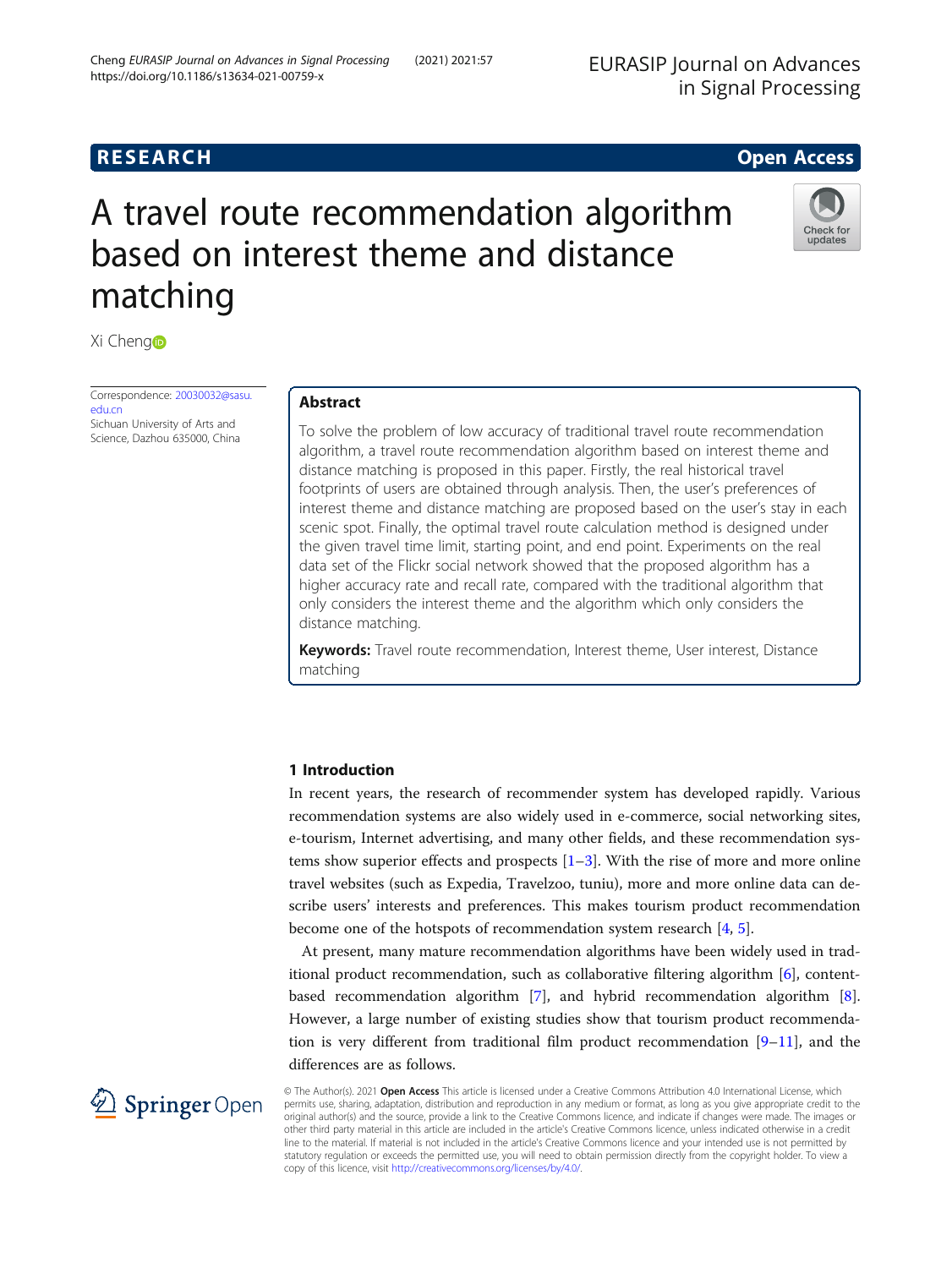First of all, users usually do not often or batch purchase tourism products, which leads to the sparse correlation matrix of "user products." Secondly, the description of tourism product information is diverse and complex. Small parameter changes will lead to completely different tourism products, such as scenic spots and schedule, hotel, and vehicle selection. However, this kind of tourism product with inherent relevance points to the common interests of users. Third, users often do not pay attention to tourism products for a long time, that is, they leave visit records on e-tourism websites, and often after browsing objectives and arrangements. Then, they began to browse tourism products, which led to a large number of cold start users in online travel data. Therefore, the traditional recommendation algorithm is difficult to apply to tourism recommendations. Generally speaking, the abovementioned recommendation technologies solve the problem of travel recommendation to a certain extent. However, this recommendation technology is only suitable for tourism data with relatively simple data structure, or relies on geographic information data, so it is difficult to fully capture users' real-time interest preferences.

The data used in this paper is the real web server log of tourism enterprises, which contains rich tourism product information and a large number of user behavior click records. The recommendation engine can be built to accurately capture users' interests based on their real-time click stream. Then, personalized tourism products are recommended to users according to their interests. In order to improve the accuracy of the recommendation system, a travel path recommendation algorithm based on interest and distance matching is proposed. The core idea is to calculate the user's preference topic and acceptable distance according to each user's travel history data and add them as weights into the recommendation model to get a new personalized travel path recommendation algorithm.

The rest of the paper is organized as follows. We review the related work in the first section. The second section gives the definition and algorithm of necessary concepts. The third section gives the experimental results. Finally, the fourth part draws a conclusion.

#### 2 The related work

With the continuous development of social networks, users' social network information is increasing. How to effectively mine valuable information from social network information plays an irreplaceable role in the development of social network [[12\]](#page-9-0). In social networks, users can upload text information, location information, and time information and share this information with friends and nearby people. At present, more and more scholars recognize the importance of social network information and devote themselves to the research of social network information mining.

The idea of social network data mining is similar to GPS trajectory data mining. In GPS trajectory data mining, the main applications include association rules, abnormal behavior, travel mode, and GPS trajectory recommendation [\[13](#page-9-0)]. The data acquisition time is strictly limited by equal time intervals, which is reflected in shahed [[14](#page-9-0)]. In social network trajectory data mining, applications mainly include location recommendation, path recommendation, and behavior preference recommendation [[15\]](#page-9-0). Data collection time is discrete and random, which is the main difference between social network trajectory data and GPS trajectory data.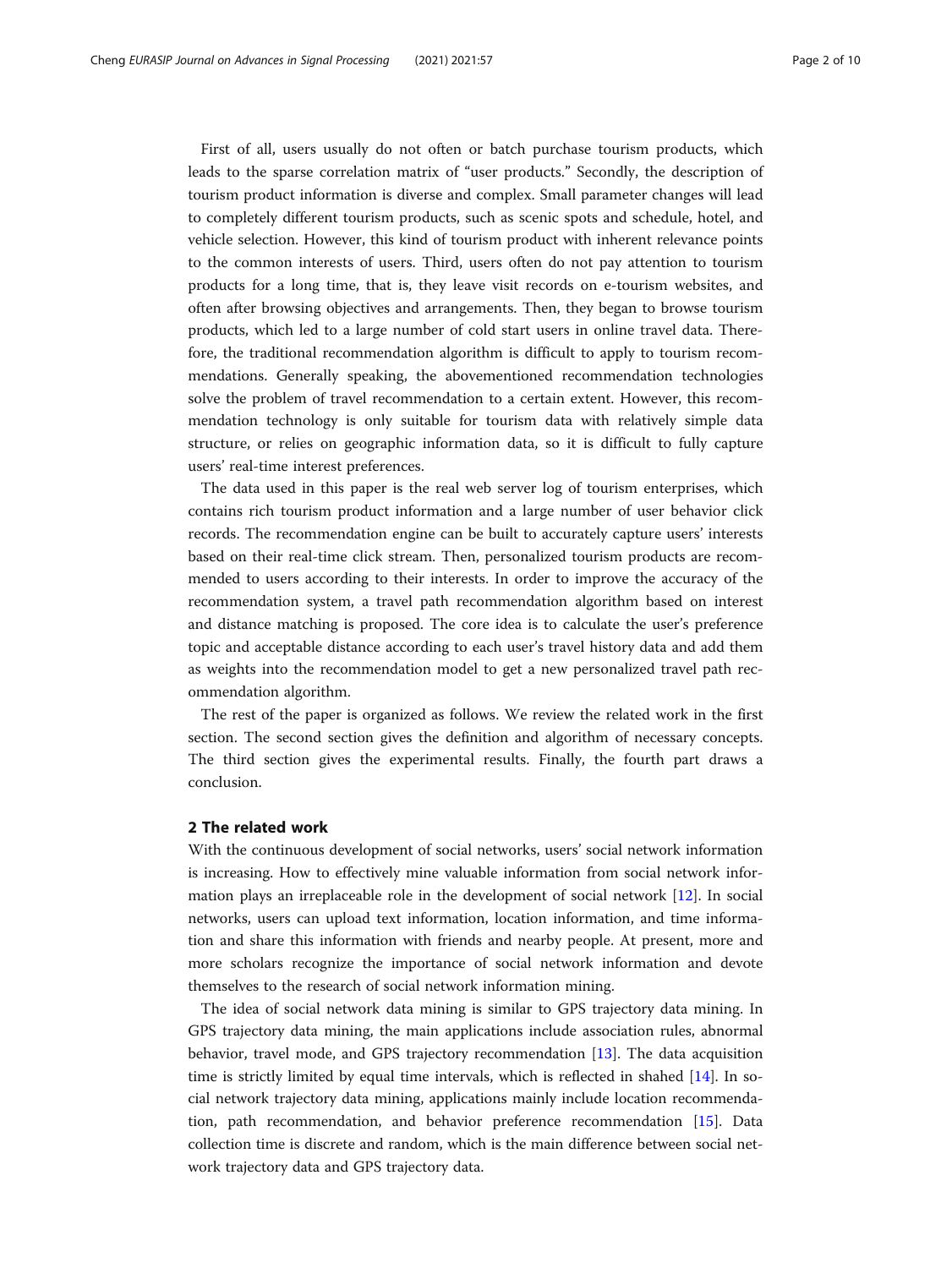At present, there are many processing methods of social network data mining, including clustering, classification, and other traditional technologies. Among them, the clustering method is used to discover group pattern mining methods in social networks, and it has a good effect in recommending user path and location. MapReduce [[16\]](#page-9-0) framework is widely used in the large-scale data processing. At present, the method of combining clustering algorithm with MapReduce framework for big data analysis and processing is gradually developed, such as DBSCAN clustering algorithm based on MapReduce, which has achieved good results.

The mining methods of group pattern mainly include group, group, escort, assembly, and platoon. The literature [\[17](#page-9-0)] introduces different mining methods of group patterns in detail. Swarm is a group pattern mining technology with weak time constraints. It only needs to satisfy the condition that the number of different tracks appearing at the same point is greater than the set threshold. Although team formation and escort have more time constraints than team formation, this strong constraint will also lead to the decline of accuracy. The row model is described in [[18\]](#page-9-0). The platoon model combines the advantages of the above group models and adapts to different applications by allowing control of continuous-time constraints.

Personalized recommendation methods mainly include content-based recommendation, collaborative filtering recommendation, association rule-based recommendation, utility-based recommendation, knowledge-based recommendation, and combination recommendation [[19](#page-9-0)]. At the same time, there are many recommendation strategies, and different recommendation strategies produce different recommendation results. However, in the personalized travel route recommendation based on group pattern, due to the lack of semantic information, the traditional group pattern mining leads to an incomplete personalized recommendation.

#### 3 Algorithm implementation

#### 3.1 Basic definition

Given a directed weighted graph  $G = (E, V)$ , V is the set of nodes, and E is the set of edges. As shown in Fig. 1, a node  $p \in V$  represents a POI. Each POI<sub>p</sub> has category

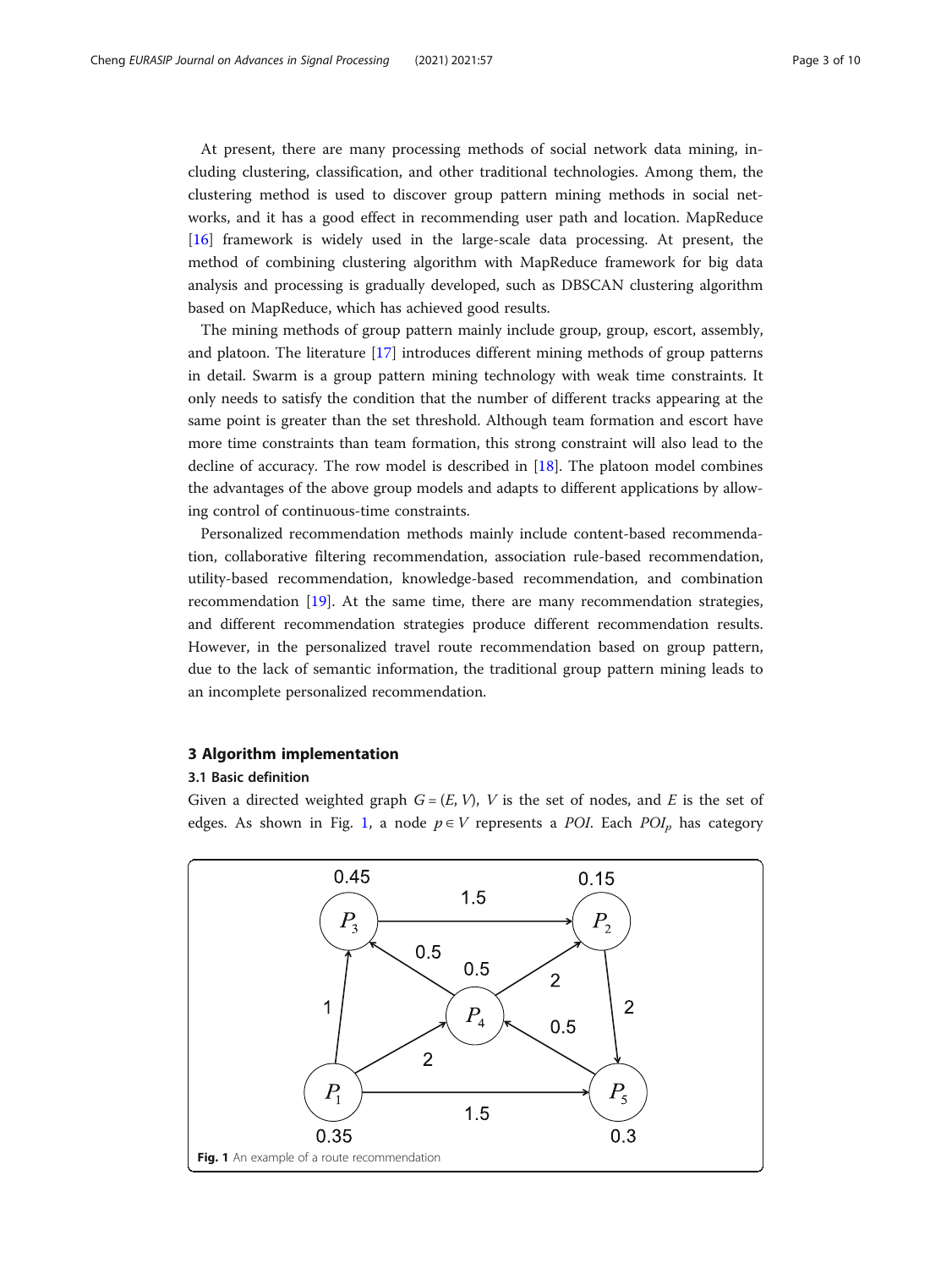attributes  $Cat_n$  (such as church, museum, beach), longitude, and latitude, and the value on the node p represents the score of  $POI<sub>p</sub>$ . C represents a collection of categories of all POIs. In the attribute  $(c_i, D_i)$  of the node  $p_i$ ,  $c_i$  represents the category attribute of the POI, and  $D_i$  represents the distance of the POI. Each directed edge  $(p_i, p_j)$  represents a feasible route between two *POIs*, the number of edges is  $|E|$ , and the weight on the edge represents the travel time (in h) of the continuous access to the two POIs.

A travel route is a sequence consisting of multiple travel POIs, denoted as  $R = \{p_1, p_2, \ldots, p_n\}$  $..., p_N$ , where  $p_i$  is the tourist location included in the route, and N is the number of locations.

The travel time between two *POIs*. The travel time required by the user from  $POI<sub>P</sub>$ . to  $POI_{P_{\gamma}}$  can be defined as follows:

$$
T^{Travel}\left(p_x, p_y\right) = Dist\left(p_x, p_y\right)/speed \tag{1}
$$

where  $Dist(p_x, p_y)$  represents the distance between  $p_x$  and  $p_y$ , which is calculated by the Haversine formula [\[20](#page-9-0)]. Suppose the user walks to play and takes a speed of 6 km/ h.

The preference vector of a user u is expressed as  $IntP(u) = \langle Int(u, c_1), Int(u, c_2), \ldots,$  $Int(u, c_i)$ , where  $Int(u, c_i)$  represents the degree of preference of the user u for the POI category  $c_i$ .

Given a user  $u$  and the POI collection he/she has been to define his/her historical travel footsteps in chronological order  $S_u = ((p_1, t_{p_1}^a, t_{p_1}^d), (p_2, t_{p_2}^a, t_{p_2}^d), ..., (p_n, t_{p_n}^a, t_{p_n}^d))$ . Each triplet  $(p_x, t_{p_x}^a, t_{p_x}^d)$  consists of a  $POI_{P_x}$  that the user has visited, a time  $t_{p_x}^a$  that reaches  $p_x$ , and a time  $t^d_{p_x}$  that leaves  $p_x$ , consisting of three elements. The first photo taken by the user in each POI is the time of the user's arrival and the last photo is the time of the user's departure. The user's access time in  $p_x$  (that is, the user u's stay in  $p_x$ ) can be valued by the difference between  $t_{p_x}^a$  and  $t_{p_x}^d$ . Similarly, for the travel sequence  $S_u$ ,  $t_{p_1}^d$  and  $t_{p_n}^d$  represent the start and end times of the journey, respectively. For simplicity, this paper represents  $S_u = ((p_1, t_{p_1}^a, t_{p_1}^d), (p_2, t_{p_2}^a, t_{p_2}^d), ..., (p_n, t_{p_n}^a, t_{p_n}^d))$  as  $S_u =$  $(p_1, p_2, ..., p_n).$ 

The travel footprint  $S_u = (p_1, p_2, ..., p_n)$  of the user u is known, and if  $t_{p_{x+1}}^a - t_{p_x}^d > \tau$ ,  $S_u$ is divided into a number of individual travel sequences (that is, sub-sequences of  $S_u$ ). In other words, if the time between consecutive accesses of two POIs is greater than the threshold  $\tau$ , the travel footprint is divided into a number of different tourist subsequences. The time threshold value  $\tau$  is selected in this document as 8h.

This paper gives a POI scoring method considering location distance and user preferences. The score for  $POI_{p_i}$  is expressed as  $score(p_i)$ :

$$
score(p_i) = \alpha \times Int(u, c_i) + (1 - \alpha)D(p_i)
$$
\n(2)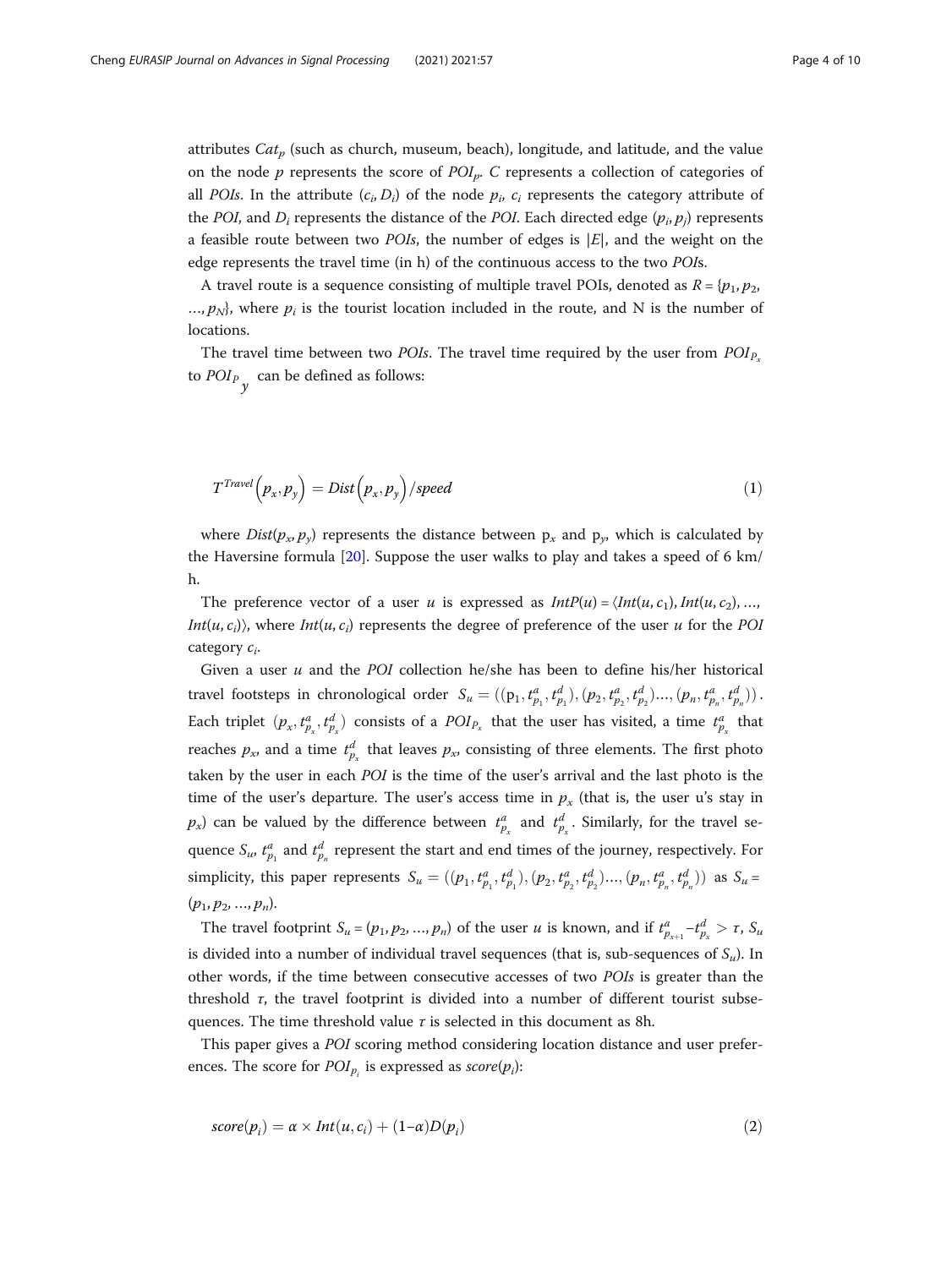where  $c_i$  is the category of  $POI_{p_i}$ ,  $D(p_i)$  is the distance of  $POI_{p_i}$ , and  $\alpha$  is the user adjustment parameter, which is used to adjust the proportion of user interest preference and POI distance in the route.

#### 3.2 Tourist route recommendation framework

As shown in Fig. 2, the travel route recommendation in this paper is divided into the construction of the POI association graph and the learning of the user's interest preference, as well as the route recommendation. The construction of the POI association graph and the learning of the user's interest preference are performed offline, and the distance of the POI and the user's interest preference can be obtained by analyzing the photos taken by the user. The route recommendation is online, assuming that the user wants to go to the city with *mPOIs*, recorded as  $P = \{p_1, p_2, ..., p_m\}$ . According to the POI set P, time budget B, starting point  $POI_{p_1}$ , and ending point  $POI_{p_n}$ , the route with the highest score is recommended to users by using the proposed algorithm which combines user interest preferences and POI distance based on the orientation problem.

#### 3.3 Construction of POI correlation graph

The construction of the POI association diagram takes place offline. In this paper, POI in the tourism sequence of all users is used as the node in the graph, which represents the tourism place, and the continuous access of users in the tourism sequence generates the edges in the graph.

The structure of the photo data shared by the user is (PhotoID, UserID, time, longitude, latitude, category). From this structure, the photo data contains the exact spacetime location information of the user. Based on the longitude and latitude of each photo, the Haversine formula [\[20\]](#page-9-0) is used to calculate the distance between each photo shared by the user and each POI in the city visited. If the distance is less than 200m,

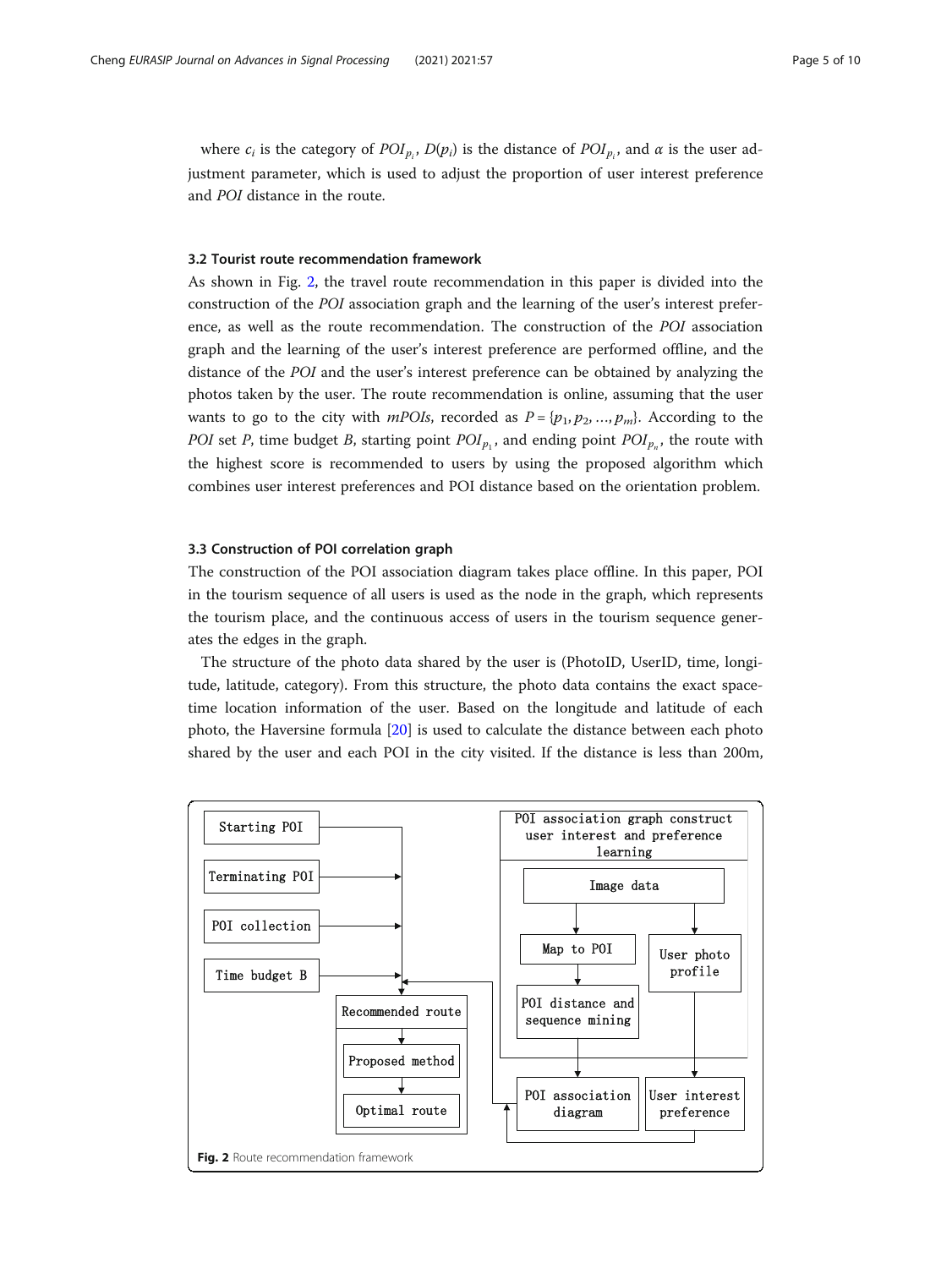the photograph is considered to be taken at POI, so as to obtain the list of users' POI  $S_u = (p_1, p_2, ..., p_n).$ 

A time-based user interest preference is presented by using the user's historical travel footprint. When a user goes to a POI to play, he/she will stay at the POI for a certain period of time. The access time (i.e., the stay time) of each POI that each user has visited is calculated from the historical travel footprint of all users according to definition 4, so that the average time required for any user to access any one of the POIs can be calculated. In the travel route recommendation in this article,  $\overline{V}(p)$  is used to indicate the average access time of his/her  $POI<sub>p</sub>$  for any user. The average access time required for each  $POI_p$  is as follows:

$$
\overline{V}(p) = \frac{1}{n} \sum_{u \in U} \sum_{p_x \in S_u} \left( t_{p_x}^d - t_{p_x}^a \right) \sigma(p_x = p); \forall p \in P \tag{3}
$$

where U represents all users, and *n* represents the number of users accessing  $p$  in U.  $\sigma(p_x = p) = \begin{cases} 1, p_x = p \ 0, \text{other} \end{cases}.$ 

However, the average access time of the user at each POI does not truly reflect his/ her degree of interest preference for this type of POI. Therefore, a time-based user interest preference is proposed in this paper. The preference degree of user  $u$  to category attribute  $c$  of POI is calculated from the following equation.

$$
Int(u,c) = \sum_{p_x \in S_u} \frac{\left(t_{p_x}^d - t_{p_x}^a\right)}{\overline{V}(p_x)} \sigma(Cat_{p_x} = c); \forall c \in C
$$
\n
$$
(4)
$$

where  $Cat_p$  represents the category attribute of  $POlp, \sigma(Cat_{p_x} = c) = \begin{cases} 1, Cat_{p_x} = c \\ 0, other \end{cases}$ .

The above equation determines the interest of user  $u$  in the category attribute  $c$  for a particular POI. Relative to the average access time of all users in the same POI, it is calculated based on the time spent by users in each POI with category attributec. In other words, a user may spend more time accessing the type of POI he or she is interested in, which in turn determines the user's level of interest in such POI.

#### 3.4 Proposed algorithm

Orienteering problem (OP) is a directional problem, which is described as follows. In a directed weighted graph  $G(V,E)$ , V is the set of all points on the graph, and E is the set of all edges on the graph. Each point has its score (score, which can be expressed as gain), and each edge has its weight (weight, which is the walking time between two points). The start and end points are specified. Select partial points from G. Then, plan a path through the selected points, the starting points, and ending points. At the same time, under the premise of not exceeding a certain time budget, the total weight score of the path is maximized.

OP has been widely used in travel route recommendations. The route recommendation algorithm is proposed in consideration of POI distance and user interest based on the orientation problem. Based on the set P, the time budget B, the starting point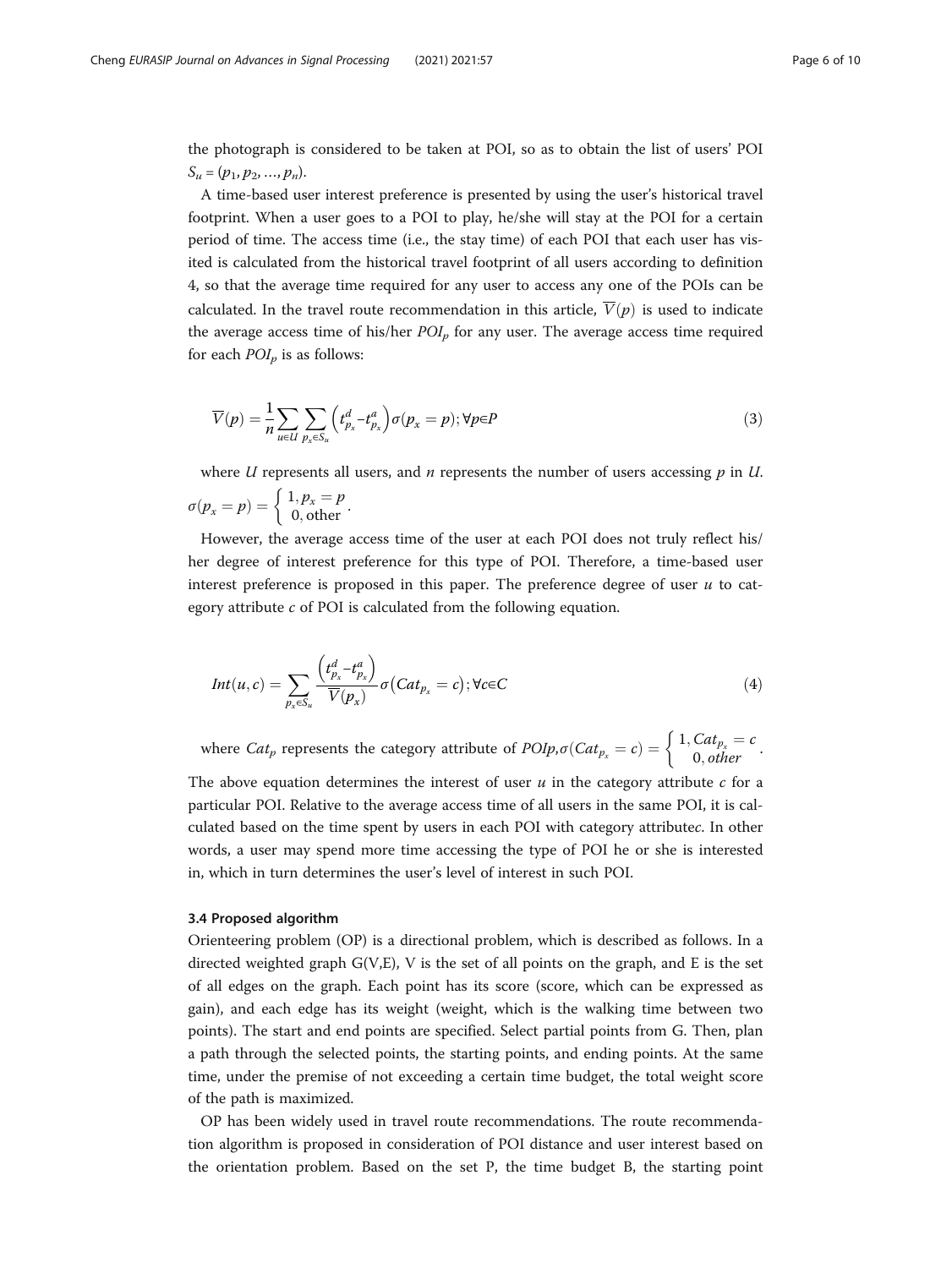$$
Max \sum_{i=2}^{N-1} \sum_{j=2}^{N} x_{i,jscore}(p_i)
$$
\n(5)

where  $x_{i,j} = 1$  indicates the route from *i* to *j*, which goes through the edge  $(p_i, p_j)$ , otherwise  $x_{i, j} = 0$ . The above equation satisfies the following constraints:

$$
\sum_{j=2}^{N} x_{1,j} = \sum_{i=1}^{N-1} x_{i,N} = 1
$$
\n(6)

$$
\sum_{j=2}^{N} x_{k,j} = \sum_{i=1}^{N-1} x_{i,k} \le 1; \forall k = 2, 3, ..., N-1
$$
\n(7)

$$
\sum_{i=1}^{N-1} \sum_{j=2}^{N} Cost(i, j)x_{i,j} \le B
$$
\n(8)

$$
2 \le u_i \le N \tag{9}
$$

$$
u_i - u_j + 1 \le (N-1)(1-x); \forall i, j = 2, 3, ..., N
$$
\n(10)

Equation (5) is an objective function that maximizes the POI distance and user interest preferences in the recommended route. Eqs. (6) to (10) are the constraints of Eq. (5). Equation (6) ensures that the user's travel starting point is  $p_1$  and the end point is  $p_n$ . Equation (7) ensures that the user's travel route is coherent and that each POI in the route has only been visited once. Equation (8) guarantees that the time spent by the user on the entire trip is within budget B. Assuming that  $u_x$  is the location of POIx in route  $R$ , Eq.  $(9)$  and Eq.  $(10)$  ensure that there are no sub-patrol routes in the integer programming problem proposed in this paper.

#### 4 Experimental results and analysis

#### 4.1 Experimental data and the data preprocess

This article uses the Flickr dataset of web and mobile data management (WAMDM), which contains two aspects. One is 319,110 photos of New York City, including photo ID (identity), photo location (latitude and longitude), photo time, photo tag information, and user ID. The other is the address book of 12,991 Flickr users. In this experiment, we use the leap one out cross-validation method [[21\]](#page-9-0) used in most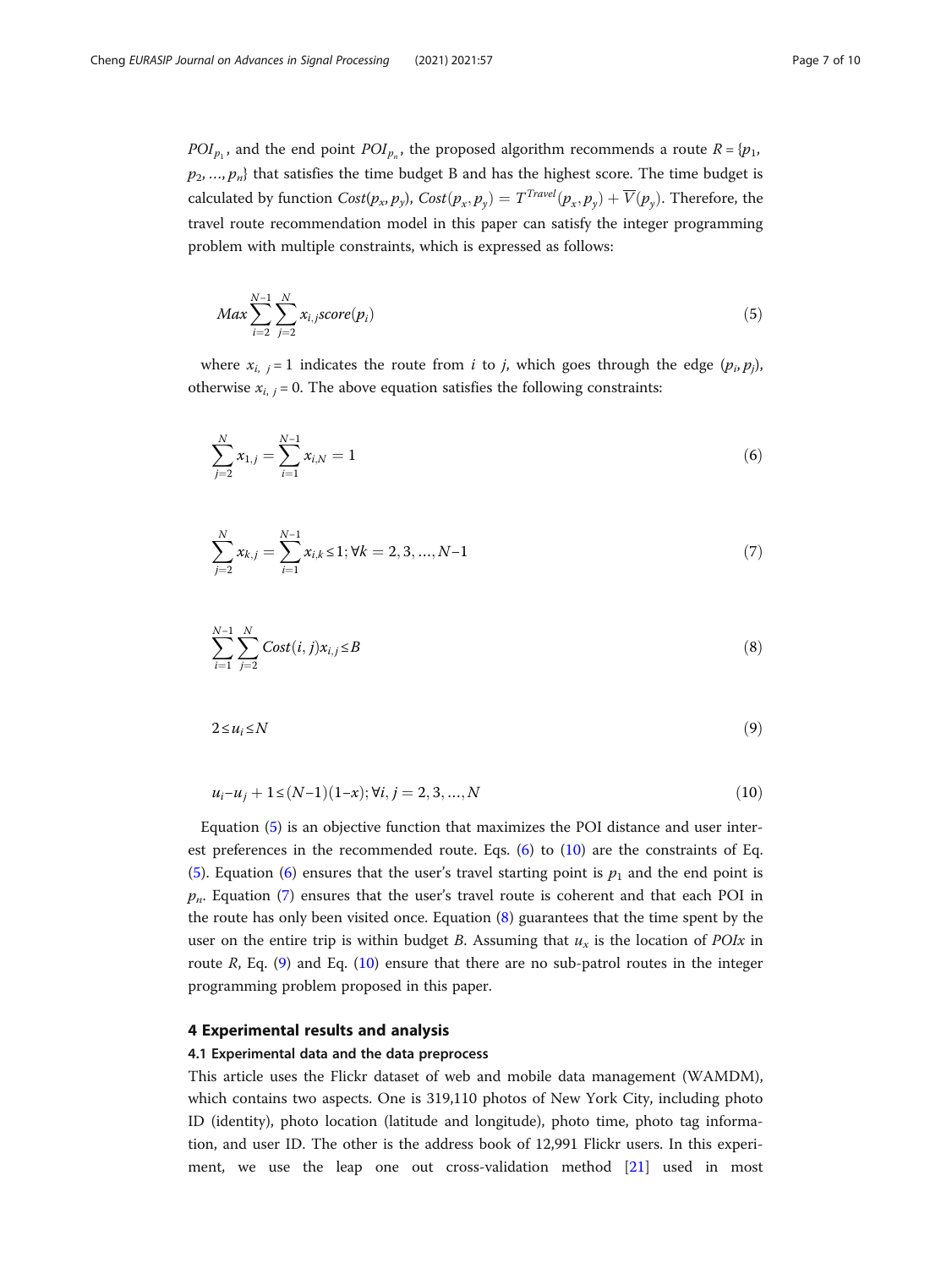<span id="page-7-0"></span>recommender system research to verify the algorithm. It circulates one data in the whole data set as the test set and the other as the training set and calculates various evaluation indexes according to the prediction results of each cycle. In order to facilitate the experiment, the data are processed as follows: (1) delete users who take less than 5 photos per poi and (2) delete users who have only visited one or two POIs. After data preprocessing, the final experimental data set consists of 55,451 images taken by users and 165,830 images of Geotag.

### 4.2 Evaluation index

The accuracy of recommendation is the most important index of the evaluation algorithm. In this paper, precision and recall are used as criteria for measuring the pros and cons of the algorithm, which are expressed as follows.

$$
precision = |P_r \cap P_v| / |P_r| \tag{11}
$$

$$
recall = |P_r \cap P_v|/|P_v| \tag{12}
$$

Precision represents the probability that the user is interested in the recommended route, and recall represents the probability that a user's favorite POI is recommended. The higher the accuracy and recall, the better the recommended effect.  $P_r$  represents the POI set in the recommended route, and  $P_v$  represents the POI set visited by users in the real tourism sequence.

#### 4.3 Experiment result

In order to verify the effectiveness of the algorithm, this paper compares the traditional travel path recommendation algorithm. In the traditional travel route recommendation algorithm, POI distance and user interest preference are considered as the criteria. Under different time budgets B, the traditional algorithm is compared with the algorithm proposed in this paper, and a travel route recommendation algorithm based on POI distance and user interest preference is proposed. The experimental results are shown in Figs. 3 and [4.](#page-8-0)

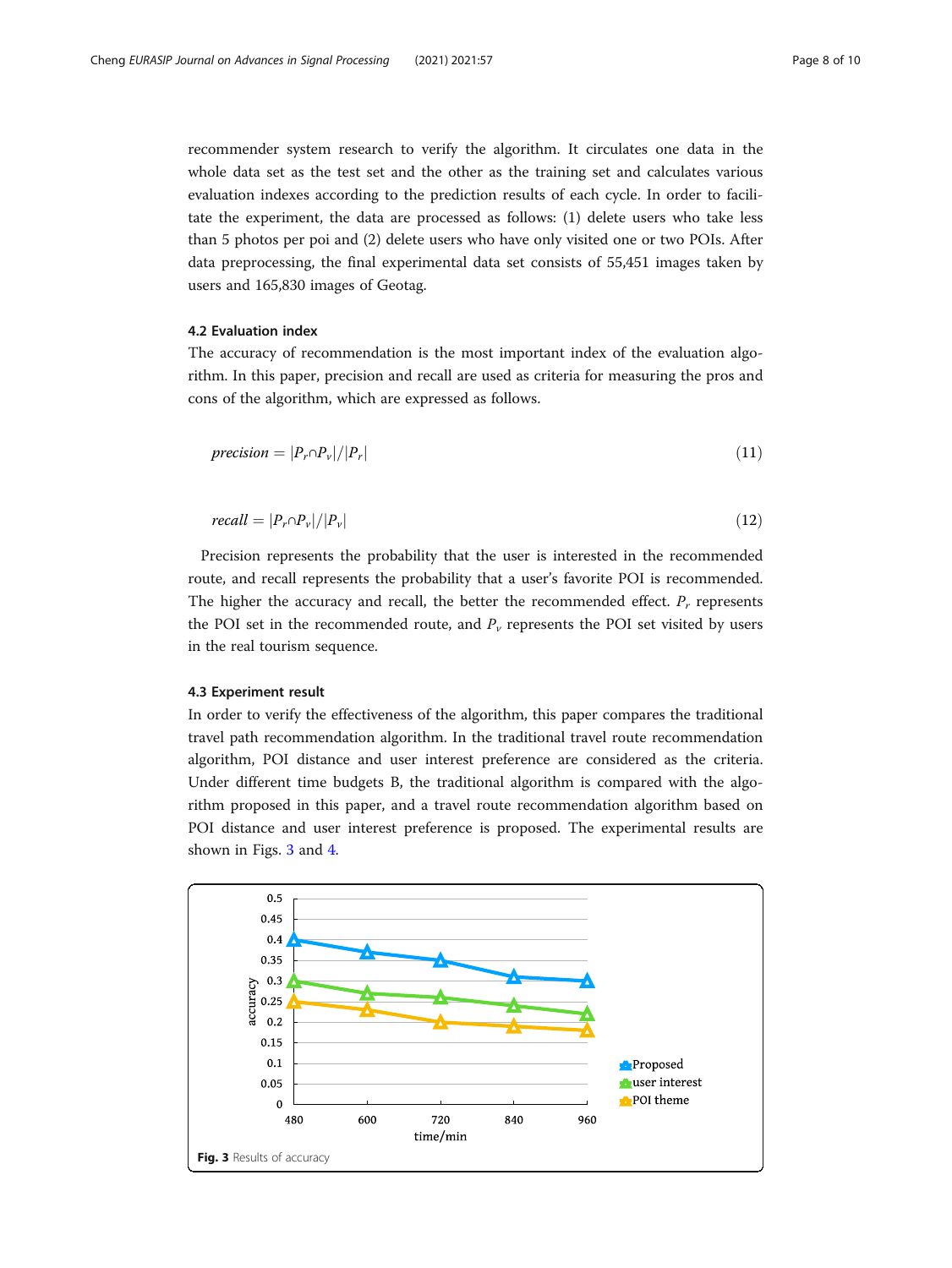<span id="page-8-0"></span>

In terms of accuracy, it can be seen from Fig. [3](#page-7-0) that the proposed algorithm has higher accuracy than the traditional algorithm only considering user interests and poi topics. In terms of recall rate, as shown in Fig. 4, this algorithm has a higher recall rate than the traditional algorithm which only considers user interests and poi topics. One of the influencing factors is that the proposed algorithm and the algorithm only considering the user's interest consider the user's interest, because users prefer to visit the places they are interested in. The high accuracy and recall rate of the algorithm show that the algorithm can more accurately recommend the path reflecting the real travel sequence of users.

### 5 Conclusion

Based on the positioning problem, this paper establishes a travel recommendation model and proposes a personalized travel route recommendation algorithm. The algorithm comprehensively considers POI distance and user interest preference, recommends the most suitable route to users, and realizes the tourism route recommendation framework by using Flickr photo set with geographical tags. Finally, the experimental results show that the proposed algorithm has a higher recommendation accuracy and recall rate than the traditional algorithms which only consider POI distance or user interest preference. The next step is to further study the intelligent optimization algorithm to solve the orientation problem, so as to improve the efficiency of the algorithm and reduce the cost.

#### Abbreviations

GPS: Global Position System; DBSCAN: Density-based spatial clustering of applications with noise; POI: Point of interest; WAMDM: Web and mobile data management

#### Acknowledgements

TangSeng Huang helped perform the analysis with constructive discussions.

#### Author's contributions

XI cheng, as the primary contributor, completed the analysis, experiments, and paper writing. The author read and approved the final manuscript.

#### Funding

Research on the Construction of Health Informationization of People in the old Revolutionary Base Area - Dazhou City(SLQ2020SB-015).